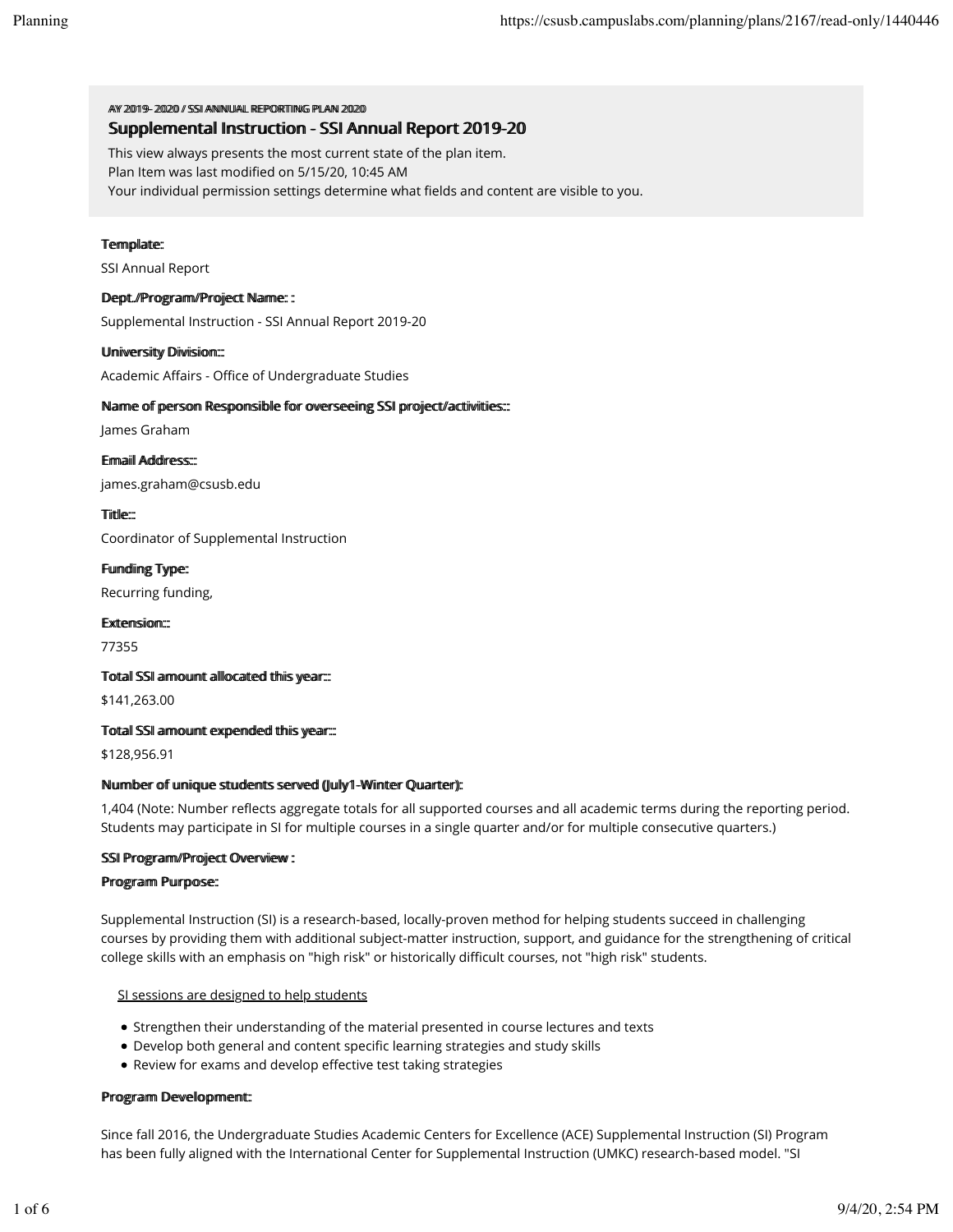sessions are regularly scheduled, informal review sessions in which students compare notes, discuss readings, develop organizational tools, and predict test items. Students learn how to integrate course content and study skills while working together. The sessions are facilitated by 'SI leaders', students who have previously done well in the course and who attend all class lectures, take notes, and act as model students." (http://info.umkc.edu/si/)

During the 2019-20 reporting period, Supplemental Instruction was offered as follows:

SI Sessions

- Free and open to all students enrolled in the corresponding content course
- Meet twice a week for 50 minutes each
- Limited to 20 students each session in order to cultivate and capitalize on the unique dynamics of a small group learning environment
- $\bullet$  Filled on a first-come basis

## SI Leaders

- Actively enrolled CSUSB students previously successful in the corresponding content course or an equivalent course in the subject area
- Provide study tools, lead group exercises and discussions around challenging concepts, and guide students toward mastery of course content

# Program Goalls:

In addition to the aforementioned program objectives, in keeping with the mission of the Office of Undergraduate Studies, Supplemental Instruction is dedicated to supporting student success, collaborative, community, faculty/staff enrichment, educational equity, and impactful learning.

- . Outcome 1 SI participants will solidify understanding of key course concepts and develop content specific strategies necessary for successful completion of the associated content course
- Outcome 2 SI participants will acquire transferrable study skills and develop habits and behaviors consistent with student success, equipping and empowering them to advocate for higher levels of overall academic achievement
- Outcome 3 Students who serve as Supplemental Instruction Leaders and Senior Leaders will develop organizational and small group facilitation skills in an educational context

## Program Assessment:

During the 2019-20 reporting period, the Supplemental Instruction team consulted regularly with the, then, Associate Dean of Undergraduate Studies (overseeing the Student Success and Equity Programs) and subsequently the Director of the Academic Centers for Excellence in a continued process of collaboration to revise and recalibrate the program goals and outcomes to align more closely with the academic support needs unique to CSUSB students, faculty, and SI program student leaders in keeping with the UMKC, "open attendance" modality. Though the purpose and overall goals of Supplemental Instruction remain primarily the same, program design, function, and measures must continually be examined and, in some cases, transformed. This remains a work actively in progress.

## SSI-Fuunded Actiiviitiies:

The Supplemental Instruction (SI) program is funded by both state and Student Success Initiative allocations. The following activities were undertaken either in part or whole through the use of SSI funds over the course of this reporting period.

# Tradiitiionall SI Sessiions:

SI Leaders attended each content lecture associated with their respective SI course or session and conducted two 50 minute SI session per week throughout each quarter. Participating students received academic support in the form of content lecture review, collaborative group discussion, study guides, practice quizzes, exam preparation strategies, and other resource material. SI sessions were free, elective, and open to all students enrolled in the corresponding content course.

# "Alll Im" SI Sessions:

During the Fall 2019 quarter, the Supplemental Instruction program, in collaboration with PSYC 210 course instructor, Sheri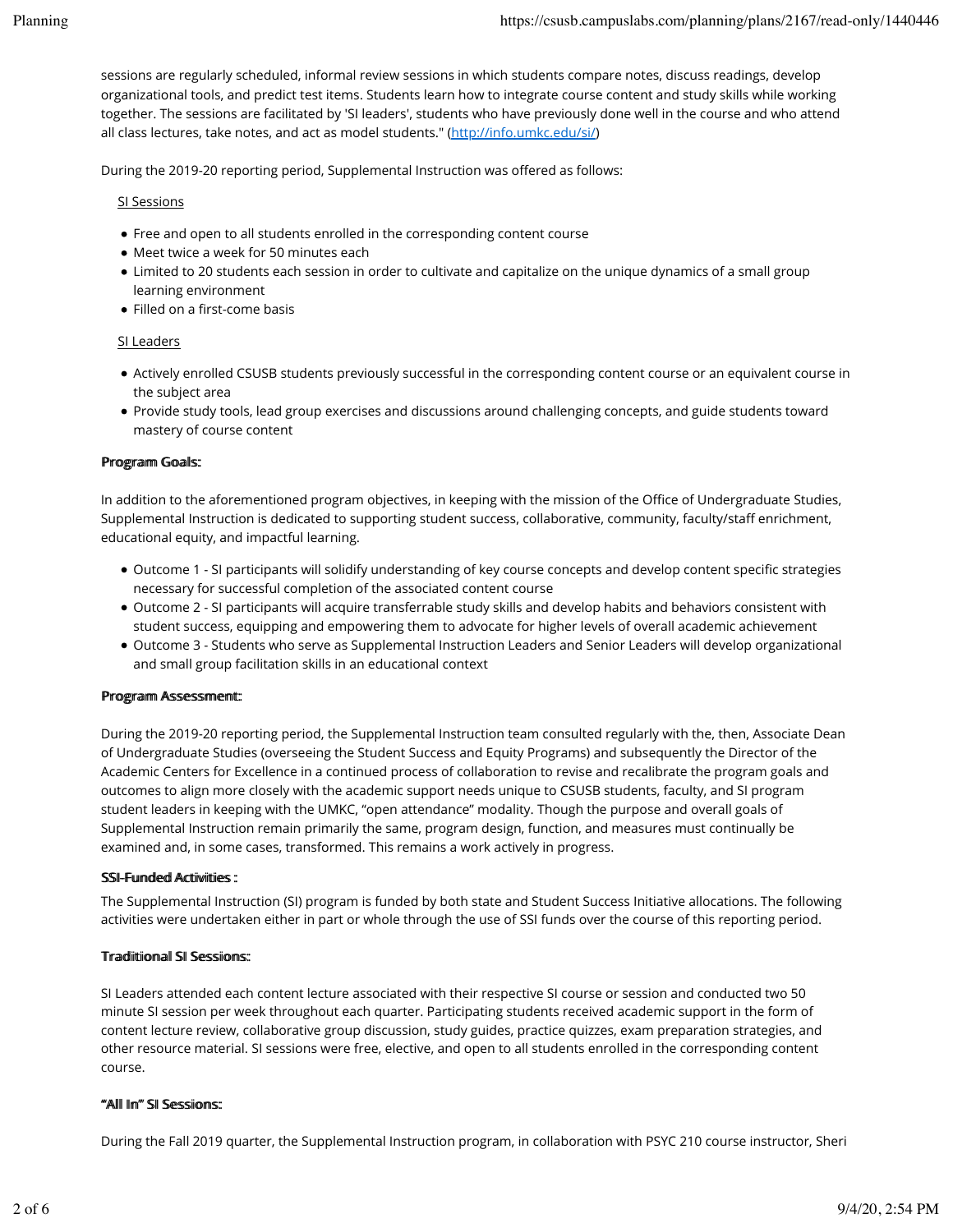Coulson, piloted a support modality in which SI session participation was a course grade requirement. Additional sessions were scheduled and staffed to augment the traditional SI support structure. Students enrolled in Coulson's section of PSYC 210 were still allowed to choose whether or not, which, and how often they wished to attend an SI session. However, a total of 5% of their respective grade in the course was dependent on the fulfillment of a minimum SI attendance of five sessions over the course of the academic term. For this initial pilot, extra credit was offered for participation beyond the minimum five sessions. During the Winter 2020 quarter, the pilot was expanded to all sections of PSYC 210. Extra credit beyond the minimum five sessions was at the discretion of the respective course instructor.

# Course Support Breakdown:

# Fall 2019 Quarter

- SI Sessions 43
- Supported Courses 23
- Total Course Sections 91
- SI Leaders 37

# Winter 2020 Quarter

- SI Sessions 51
- Supported Courses 27
- Total Course Sections 78
- SI Leaders 39

# SI Leader Professional Development:

# Pre-Quarter Trainings

- Each quarter, new SI Leaders participated in a half day (4 hour) ISA orientation with topics including (but not limited to)
	- The SI Model for Academic Support
	- Understanding FERPA
	- o Studying to Learn and Retain
	- Leveraging the Small Group Dynamic (facilitation)
- Each quarter, all SI Leaders and Senior Leaders participated in a two days (total of 11 hours) of training with topics

including (but not limited to)

- o Student Equity in Academic Support
- o Effective Small Group Learning Strategies
- o SI Session Design
- o Promoting SI Participation

## Intra-Quarter Training

- All SI Leaders participated in a minimum of 3 "Learning Community" (professional development) forums held throughout each quarter. Topics included (but were not limited to)
	- Lecture Note Processing
	- Exam Taking and Test Anxiety Management Strategies
	- Developing Professional Relationships
	- The Three Pillars of Supplemental Instruction
	- Adapting Learning Strategies for Session Size
	- o Discipline Specific Learning Small Group Learning Strategies
- All SI Leaders received ongoing, one on one training with both the Supplemental Instruction Coordinator and with an SI Senior Leader, as assigned.

## IInterdepartmental Colllaboratiion:

The Coordinator of Supplemental Instruction worked closely with department chairs and faculty representing nine academic departments across four colleges to determine strategic support alignment, identify qualified student leaders, and establish key assessment points in alignment with course, department, college, university, and system-wide objectives to measure program effectiveness. This collaboration continues as additional department and college-level funding increases, allowing for expansion of support to students enrolled in high risk courses across CSUSB.

## Progress Toward Outtcomes//Cummullattive Fiindlings:::

## Program Assessment: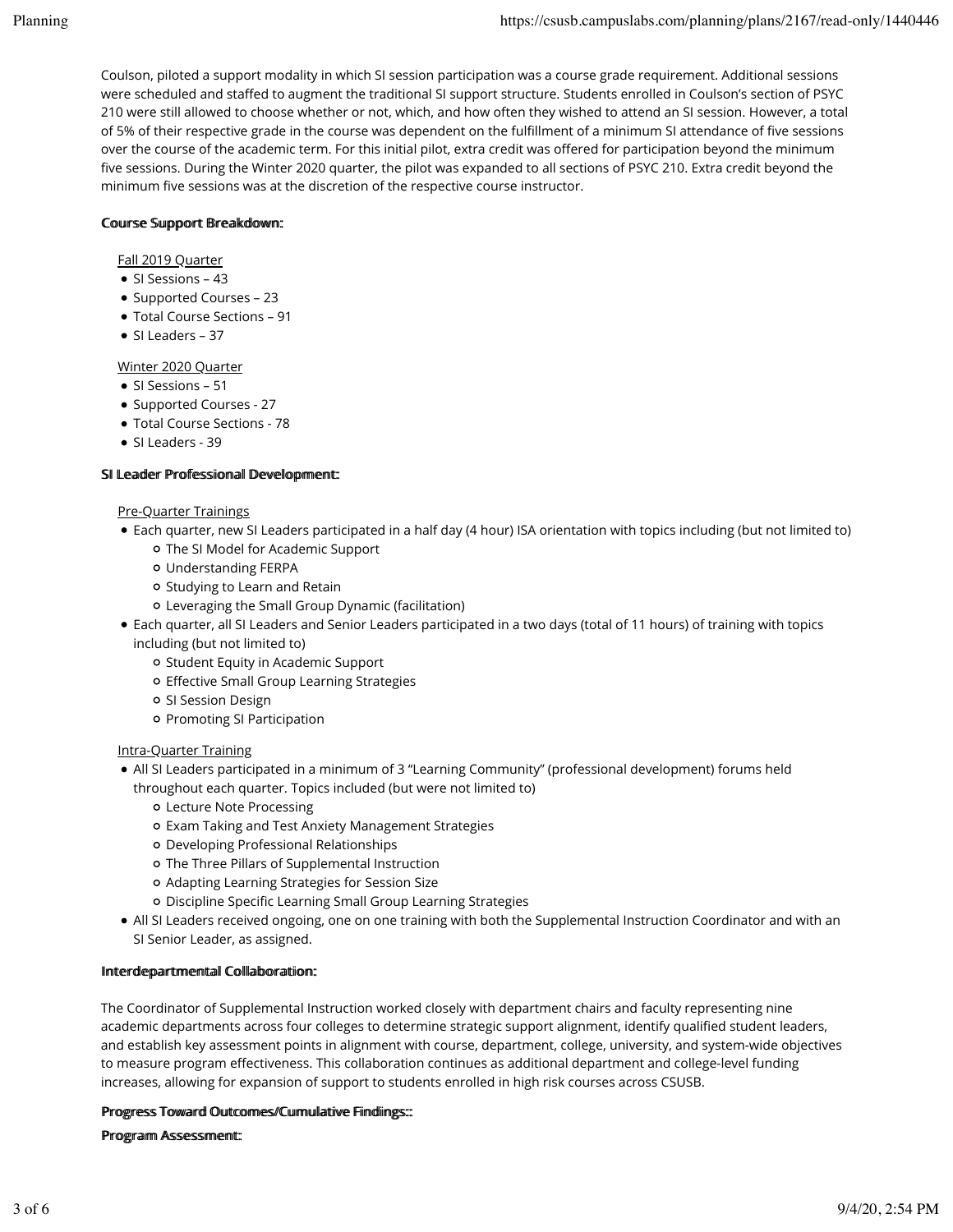### During Each Quarter

- Beginning of Quarter Student Inventory— Students who participated in the SI program were given the opportunity to provide information about their background in the course subject area, personal study strategies, and perceived ability to succeed. This information was used to guide the SI Leader in more effective session planning.
- Training Feedback Surveys— SI Leaders and Senior Leaders were given the opportunity to provide valuable feedback with regard to their training experiences (pre-quarter and intra-quarter professional development)
- Attendance was carefully tracked for each session by the SI leaders and entered in online spreadsheets

### At the Close of Each Quarter

- SI Student Feedback Forms— Students who participated in the SI program were given the opportunity to provide valuable feedback (in the form of an anonymous survey) with regard to their individual experience with Supplemental Instruction
- Faculty members who taught course sections receiving SI support were also given the opportunity to provide valuable program feedback
- Attendance (participation) tracking spreadsheets were submitted to the Office of Institutional Research

### Data Anallysiis and Reportiing:

Once compiled, session participation logs were submitted to the Office of Institutional Research and the historical data added to a fully interactive dashboard publicly accessible at https://dashboard.csusb.edu/idashboards /?guestuser=idashguest&dashID=570. The instrument compares aggregate fail rates, grade distributions, start of term GPA, and course GPA between SI participants and non-SI participants by course and term. In addition, the dashboard charts the fail rates of URM and non-URM students in relation to SI participation.

### Program Outcomes: (see dashboard)

### Quantitative Data

- In addition to raw data analysis and in collaboration with IR, the program employs matched sample analysis of SI versus non-SI participants. The results suggests that SI participants consistently performed better than their non-SI peers enrolled in the same courses (CSUSB Institutional Research, 2017).
- Correlations also exist between student success in the support high risk courses and the frequency of SI session attendance. DFWI Rates Among SI Participants by Number of SI Sessions Attended:
	- 1 to 4 visits 14%
	- 5 to 9 visits 13%
	- 10 to 14 visits 5%
	- 15 or more visits 2%

### Qualitative Data

- Participating students are given the opportunity to provide feedback regarding their experience, perceptions of program design and value, and their level of academic self-efficacy
- SI participants were asked to indicate which aspects of SI had been most helpful. The majority of respondents selected the following (aggregate responses Fall 2019 and Winter 2020):
	- o Review of course content in the SI sessions
	- Learning and study strategies
	- o Small group learning environment
	- o Study guides or other resources provided by the SI Leader
	- Exam preparation and test taking strategies
- SI participants also rated the following statements according to their experience (average of responses Fall 2019 and Winter 2020)
	- Participating in SI positively enhanced my knowledge/performance in the content course 91.26%
	- The SI sessions were helpful 93.9%
	- SI helped me develop useful skills that I can apply in other classes 80.95%
	- o I would recommend SI to my friends 94.6%
	- o I would participate in SI in the future 92.97%

Linked Documents

There are no attachments.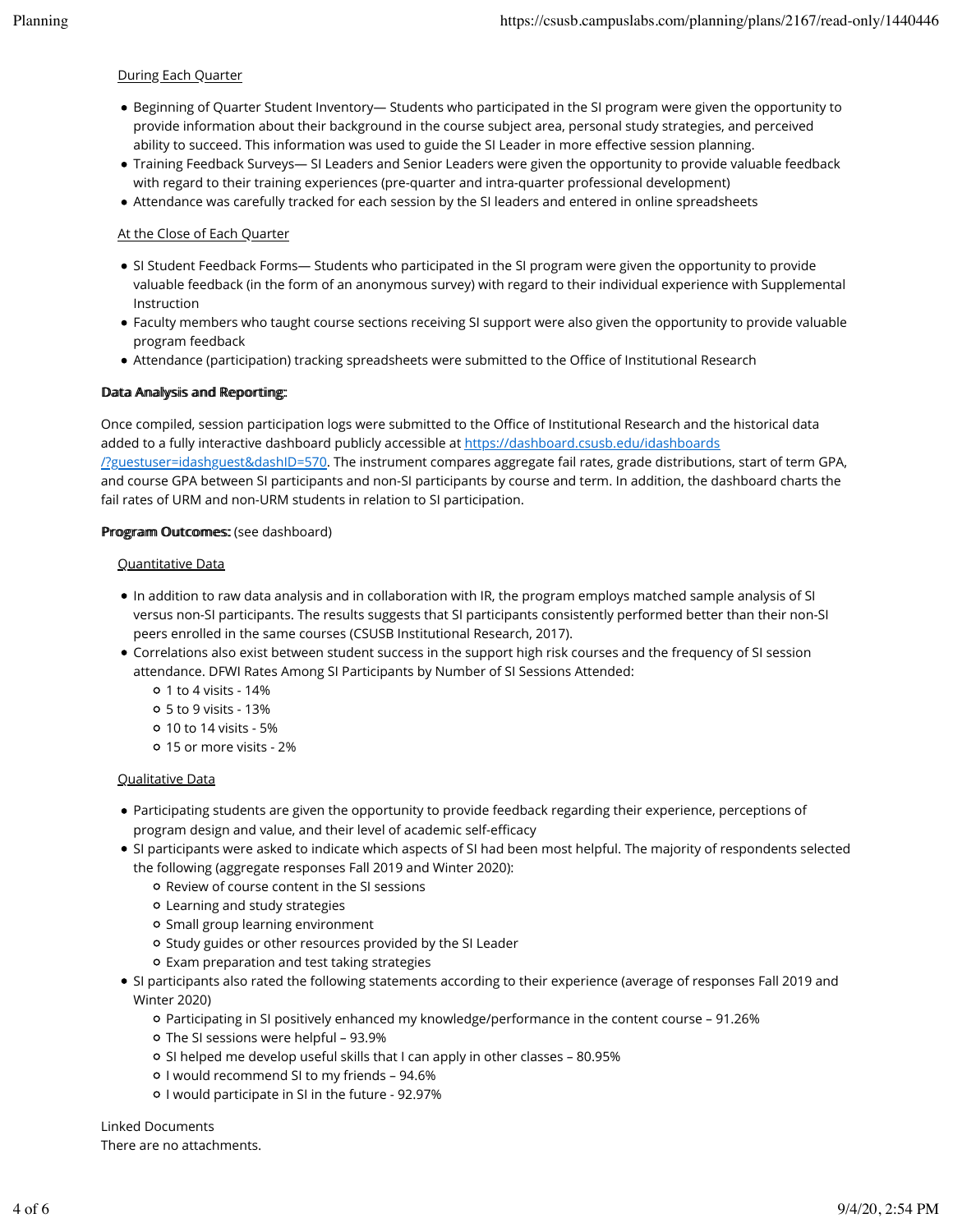Attached Files There are no attachments.

### Recommendations for Continuous Improvement Efforts::

Action Plan

- Continued SI support pilots for additional high risk courses across multiple colleges/academic departments in the coming academic year, as funding allows
- Further collaboration with academic departments around measurable learning outcomes with subsequent assessment over multiple terms
- Continued partnership with The Office of Institutional Research with a focus on SI impact on retention and graduation as well as SI repeat participation especially throughout course sequences
- Responding to needs associated with program growth by adjustment of staffing and management structures
- Full assessment of all collected data related to the PSYC 210 "All In" SI model to determine impact and potential future application

## Resources for Contiinuous Improvement Efforts:

Necessary Resources

- Funding for additional SI Leaders, Senior Leaders, and administrative staff
- Funding for the promotion of SI support offerings to students and faculty
- Appropriate meeting spaces for SI sessions across campus (if campus remains closed to in-person instruction in Fall 2020, the further acquisition of appropriate technologies may be necessary)
- Collaboration with the Office of Institutional Research regarding potential grant funding for program expansion related to retention and graduation (GI 2025)

### Challlenges:

Challenges

- No fail rate data are yet available for semester courses, creating a need to anticipate SI alignment based on departmental recommendation as well as additional, less traditional criteria
- Due to continual expansion, more administrative support is necessary in order to manage the operational aspects of the SI program
- Identifying and securing appropriate meeting spaces for in-person or technologies for virtual SI sessions
- Faculty recommendation of potential SI Leaders available at both the course lecture and scheduled SI session times
- Should "All In" SI support be expanded, even more of the aforementioned resources (funding, personnel, equipment, meeting space, etc.) may be required

### Budget Summmary:

(see attached "SI SSI 2019-20 Budget Summary.xlsx")

Linked Documents There are no attachments.

### Attached Files

**TSI SSI 2019-20 Budget Summary.xlsx** 

## Check-iin/Utiiliizatiion Data:

(see attached "SI SSI 2019-20 Check-In - Utilization Data.zip")

Linked Documents There are no attachments.

Attached Files